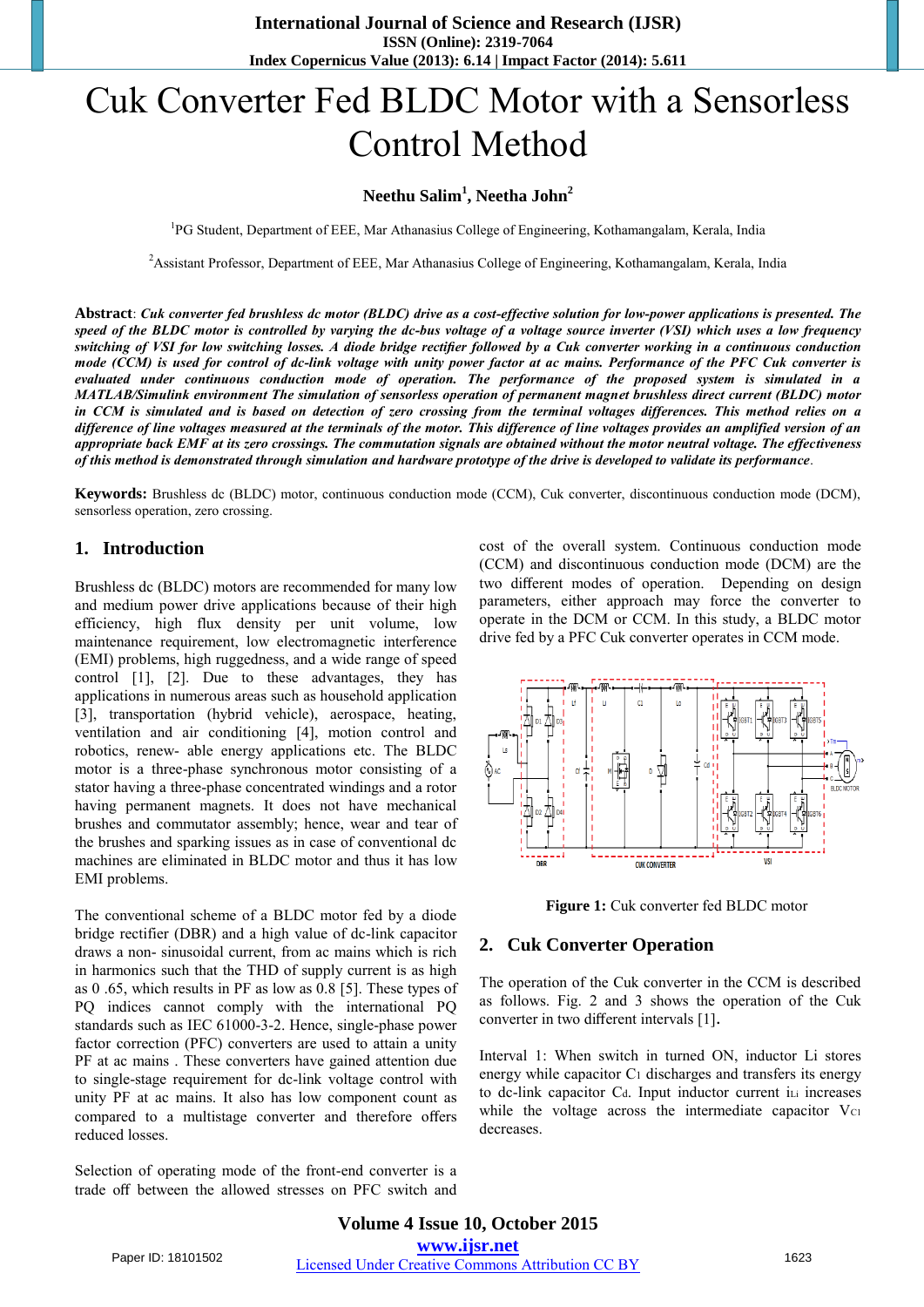

**Figure 2:** Cuk converter operation in interval1

Interval 2: When switch is turned OFF, the energy stored in inductor Lo is transferred to dc-link capacitor C<sub>d</sub>, and inductor Li transfers its stored energy to the intermediate capacitor C1. The designed values of Li, Lo, and C1 are large enough such that a finite amount of energy is always stored in these components in a switching period.



#### **3. Sensorless Method**

In BLDC motors, only two out of three phases are excited at any time leaving the third winding floating. The back emf in the floating winding can be measured to determine the switching sequence for commutation of power switching devices in the 3 phase inverter. The terminal voltage of the floating winding with respect to the neutral point of motor is needed to get the zero crossing time of the back emf. The sensorless control technique based on Zero Cross Point (ZCP) of the back emf has been widely used for low cost application. The zero crossings of the back EMF are estimated indirectly from the terminal voltages measured with respect to dc negative terminal. The method does not involve any integrations. Further, since line voltages are used, the requirement of neutral potential has been eliminated. This also eliminates the common mode noise. Device drops and their variations would also not play a part since line voltages are used.

Consider a BLDC motor having three stator phase windings connected in star. Permanent magnets are mounted on the rotor. The BLDC motor is driven by a three phase inverter in which the devices are triggered with respect to the rotor position. Consider the interval when phases A and C are conducting and phase B is open [5]. In this interval, phase A winding is connected to the positive terminal of the dc supply, phase C to the negative terminal of the dc supply and phase B is open. Therefore,  $ia = -ic$  and  $ib = 0$ . The back EMF in phases A and C are equal and opposite. Therefore, in that interval  $Vabbc$  may be simplified as

$$
Vabbc = Vab - Vbc = ean - 2ebn + ecn = -2ebn. \quad (1)
$$

The difference of line voltages waveform is thus, an inverted representation of the back EMF waveform. The EMF values would be those in a resistance, inductance, [4] EMF (RLE) representation of the phase (not referred to ground). It may also be noted that the subtraction operation provides a gain of two to the EMF waveform thus amplifying it. It is again evident that during this interval the back EMF *ebn* transits from one polarity to another crossing zero.

Therefore, the operation  $Vab - Vbc$  ( $Va$ ) enables detection of the zero crossing of the phase B EMF. Similarly, the difference of line voltages *Vbcca* enables the detection of zero crossing of phase C back EMF when phase B and C back EMFs are equal and opposite. The difference of line voltages Vcaab waveform gives the zero crossing of phase A back EMF where phases C and B have equal and opposite back EMFs. Therefore, the zero crossing instants of the back EMF waveforms may be estimated indirectly from measurements of only the three terminal voltages of the motor.



 **Figure 4:** Functional sequence of operation

#### **4. Design of Components**

The Cuk converter [1] is designed to operate from a minimum dc voltage of 40 V (Vdcmin) to a maximum dc-link voltage of 200 V (V<sub>dcmax</sub>). The PFC converter of maximum power rating of 350 W (Pmax) and the switching frequency is taken as 20 kHz. For a minimum value of dc-link voltage as 40 V, the minimum power is calculated as 70 W.

The value of input inductor to operate in the CCM is decided by the amount of permitted ripple current, where the permitted amount of ripple current (η) is selected as 25% of the input current. The maximum inductor ripple current is obtained under the rated condition, i.e.,  $V_{dc} = 200$  V for a minimum supply voltage ( $V_{\text{smin}} = 85$  V). Hence, the input side inductor is designed at the peak value of minimum supply voltage and got the value as 2.57mH.

$$
\text{Liccm} = \frac{1}{\eta f_s} \left( \frac{Vs2}{P_{max}} \right) \frac{V_{dc}}{V_{in} + V_{dc}} \tag{2}
$$

The value of output inductor to operate in the CCM is decided by the amount of permitted ripple current, where the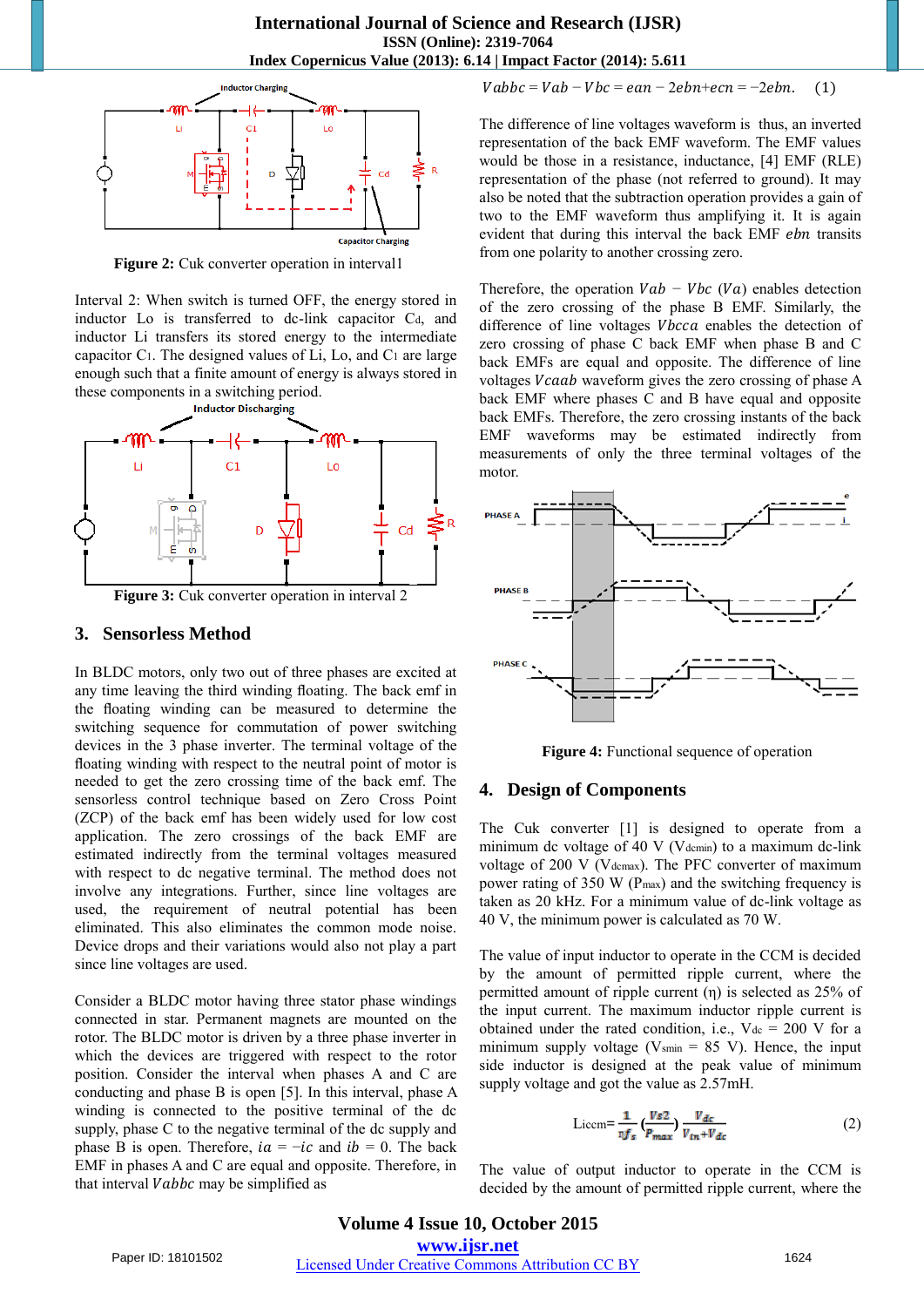**International Journal of Science and Research (IJSR) ISSN (Online): 2319-7064 Index Copernicus Value (2013): 6.14 | Impact Factor (2014): 5.611** 

permitted amount of ripple current  $(\lambda)$  is selected as 25% of the input current. The maximum current occurs at maximum dc-link voltage (i.e., Pmax) and the minimum supply voltage of 85 V (i.e., Vsmin). Got the value as 4.29mH.

$$
\text{Loccm} = \frac{V s^2}{P_{max}} \frac{V_{dc}}{V_{in} + V_{dc}} \frac{V_{dc}}{V_{in} f_s \lambda} \tag{3}
$$

The value of intermediate capacitance to operate in the CCM with a permitted ripple voltage, selected as 10% of the maximum voltage appearing across the intermediate capacitor. The value of intermediate capacitor is calculated at maximum ripple voltage in C1 which occurs at maximum value of supply voltage (i.e.,  $V_{\text{smax}} = 270 \text{ V}$ ) and maximum dc-link voltage and got the value as 0.6µF.

$$
Ciccm = \frac{P_{max}}{kf_s(V_{in} + V_{dc})^2}
$$
 (4)

## **5. MATLAB Simulink Model and Simulation Results**

The Simulink model of cuk converter fed BLDC motor using sensorless method is given in figure 5. Single phase input voltage is given. Switching frequency of 20 kHz is selected. First the input is rectified, then filtered and converted to DC using cuk converter. The DC link voltage is given as input to VSI and then to motor. For CCM operation, the values of Li, C1 and Lo are 2.5mH, 0.66µH and 4.3mH. The dc link voltage is made constant by closed loop. By varying the dc link voltage the speed of the motor can be varied.

Voltage follower technique requires a single voltage sensor for controlling the dc- link voltage with a unity PF. Reference voltage is compared with sensed dc-link voltage(Vdc) to generate a voltage error(Ve). This voltage error is given to the voltage PI controller to generate a controlled output (Vcd). Finally, the controller output is compared with the high frequency saw tooth waveform to generate the PWM signal to be given to PFC converter switch.



**Figure 5:** Simulink model of cuk converter fed BLDC motor

Simulation results of cuk converter fed BLDC motor using sensorless method is given below for CCM. The dc link voltage is taken as 200V. The speed is around 1400rpm.

Input voltage given is 220V. Here we got the power factor as 0.995 and its unity.





 **Figure 7**: Input voltage waveform



 **Figure 12**: Voltage across capacitor C1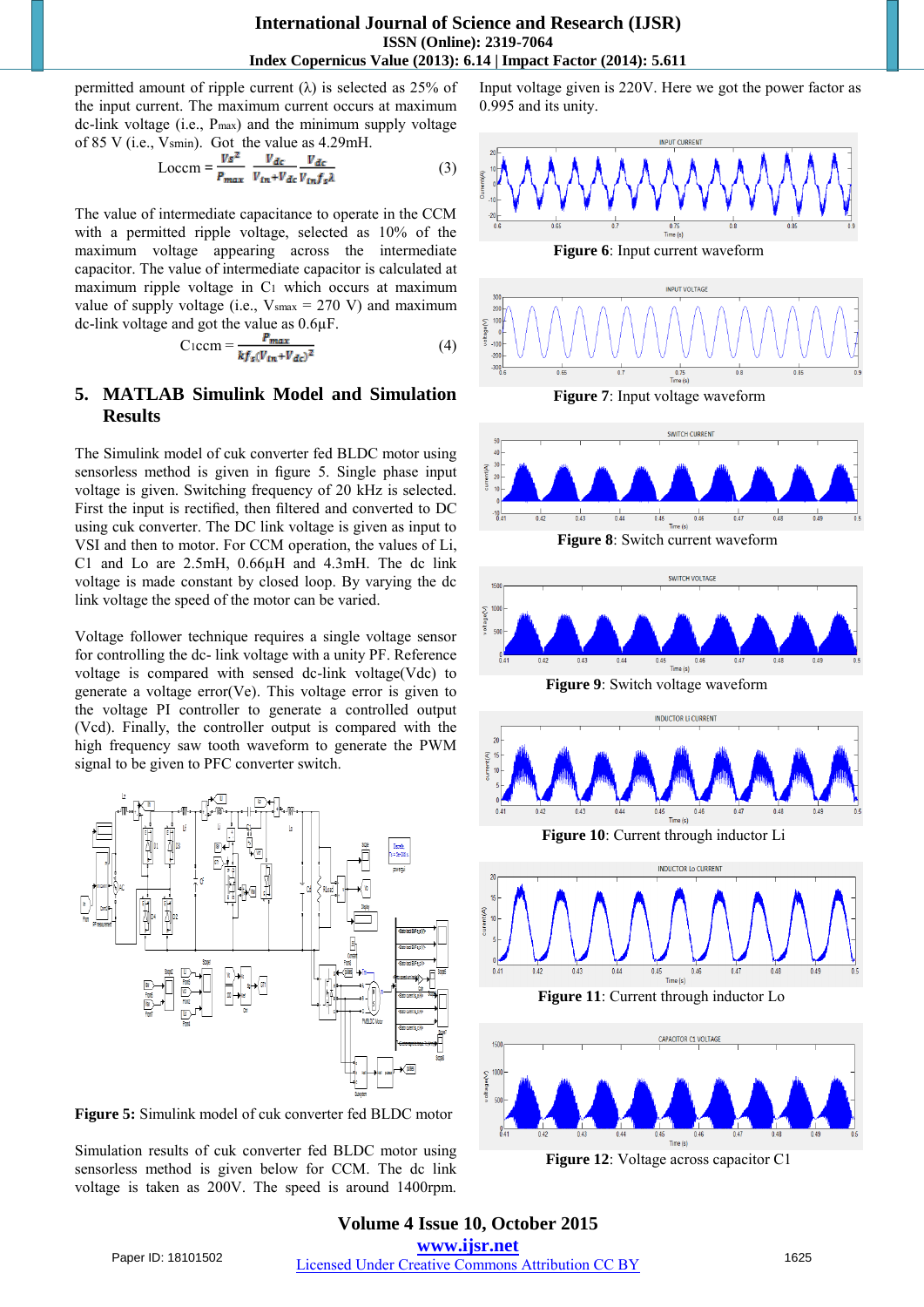**International Journal of Science and Research (IJSR) ISSN (Online): 2319-7064 Index Copernicus Value (2013): 6.14 | Impact Factor (2014): 5.611** 



 **Figure 13**: Speed waveform



**Figure 14**: Torque waveform



Figure 15: Bach emf e a waveform



**Figure 17**: Back emf e\_c waveform



**Figure 18**: Stator current i\_a waveform



**Figure 19:** Stator current i\_b waveform



#### **6. Experimental Setup and Results**

The prototype for cuk converter fed BLDC motor is designed for a voltage of 12V and a switching frequency of 50 KHz. The circuit of cuk converter is designed for an ac input voltage of 12v and power of 70w. The values got are Lz=0.2mH, Lf=0.1mH, Cf=220 $\mu$ F, Li=0.25mH, C1=100 $\mu$ F , Lo=0.5mH , Cd=4700µF . The experimental setup is done for CCM mode of operation. Here P60 is used as switch for prototype implementation.

The main part in development of the prototype is the generation of the switching signal, here PIC 16F877A is used. Here an embedded C language and MP lab IDE is used to generate the signal. For burning the program to PIC the kit used is PIC kit2. The simulations of the signal generated is readily available once programmed. The gate signal generated by PIC is taken from the port ccp1 pin. These pulse are given to optocoupler TLP250 through a resistor.The output of optocoupler from pin 6 or 7 is given to swith P60 through a resistor. The line voltages are given to the ICs having two opamps each. Three ICs are used here. The differential output is then given to pins RB0, RB1 and RB2 of PIC 16F877A. The gate signal generated by PIC is taken from the RC0-RC5. The pulses generated are given to upper and lower phase points in the circuit through a  $220\Omega$ resistor to optocoupler TLP250. The output of optocoupler from pin 6 or 7 is given to each phases. From each upper and lower phases point the pulses are given to VSI and then to motor. Here the speed of the motor can be varied by varying the dc link voltage. Closed loop is provided here.

Figure 21 shows the experimental setup done for cuk converter fed BLDC motor which uses the sensorless method for giving pulses to the VSI.



 **Figure 21:** Experimental setup